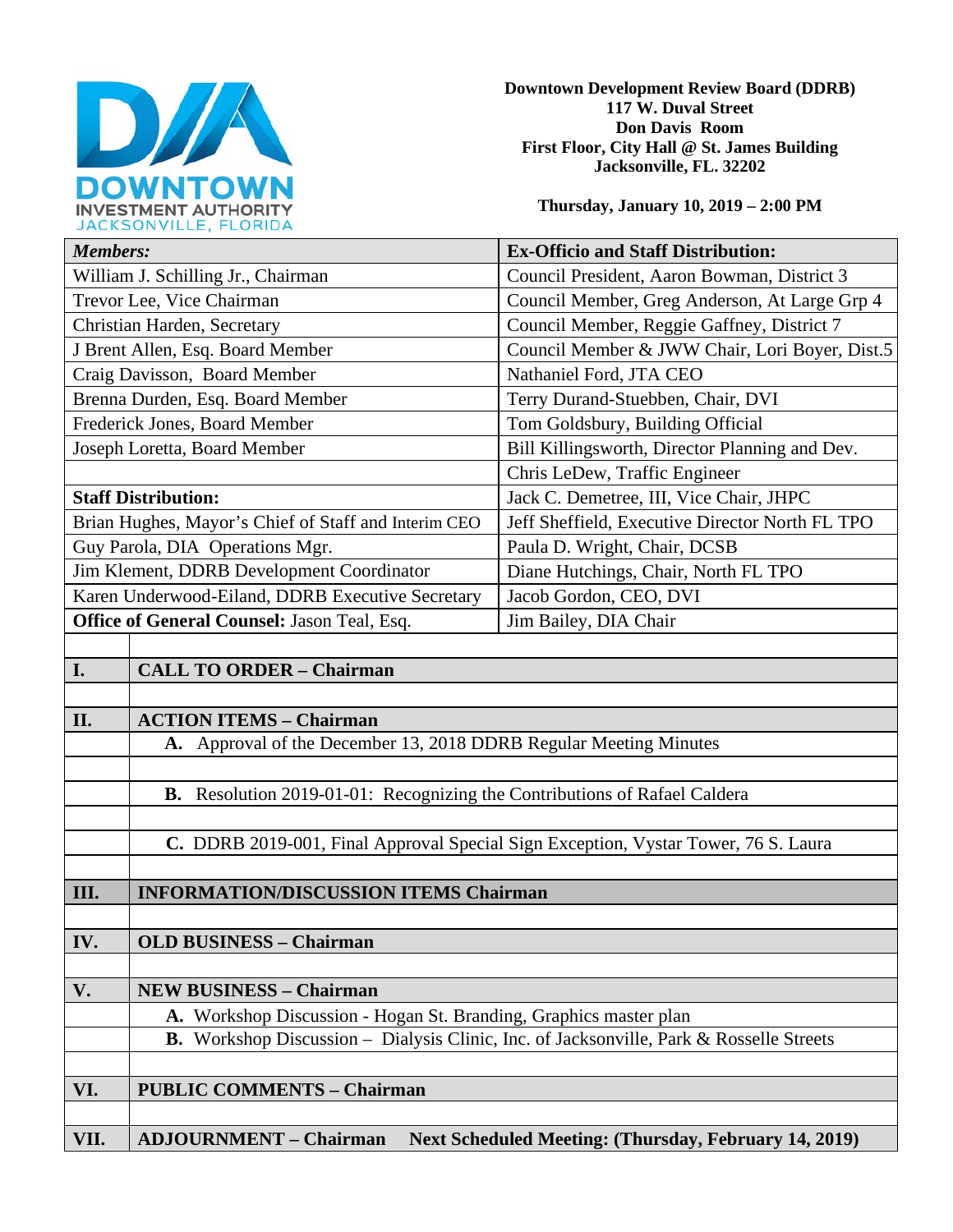

**Downtown Development Review Board (DDRB) City Hall at St. James Building, 117 W. Duval Street 1st Floor, Don Davis Room Jacksonville, FL. 32202** *Thursday, January 10, 2019 - 2:00 p.m.*

# *MEETING* **MINUTES**

**Board Members Present:** B. Schilling, Chair; T. Lee, Vice Chair; C. Harden, Secretary; J. Brent Allen, Esq.; C. Davisson; B. Durden, Esq.; and J. Loretta

**Board Members Not Present:** F. Jones

**DIA Staff Present:** Guy Parola, Operations Manager, Jim Klement, Development Redevelopment Coordinator, Karen Underwood-Eiland, Executive Assistant

**Representing Office of the Mayor:** Dr. Johnny Gaffney

**Representing Office of City Council:** Greg Anderson, Council Member at-Large Group 4

**Representing Office of General Counsel:** Jason Teal, Esq.

## **I. CALL TO ORDER**

#### **Meeting Convened: 2:02 p.m.**

Chairman Schilling called the meeting to order at 2:02p.m.; the members identified themselves for the record.

Chairman Schilling asked anyone wishing to speak on a particular project to complete a public speaker card and to provide them to Karen. He also reminded Board Members to disclose any ex-parte communication with any of the applicants presenting projects today or conflicts of interest prior to the item being addressed by the Board.

# **II. ACTION ITEMS**

# **A. APPROVAL OF THE DECEMBER 13, 2018 DDRB MEETING MINUTES.**

# **A MOTION WAS MADE BY BOARD MEMBER LORETTA AND SECONDED BY BOARD MEMBER DURDEN FOR APPROVAL OF THE DECEMBER 13, 2018 DDRB MINUTES.**

#### **THE MOTION PASSED UNANIMOUSLY 6-0-0.**

Board Member Harden entered the proceedings at 2:15 p.m.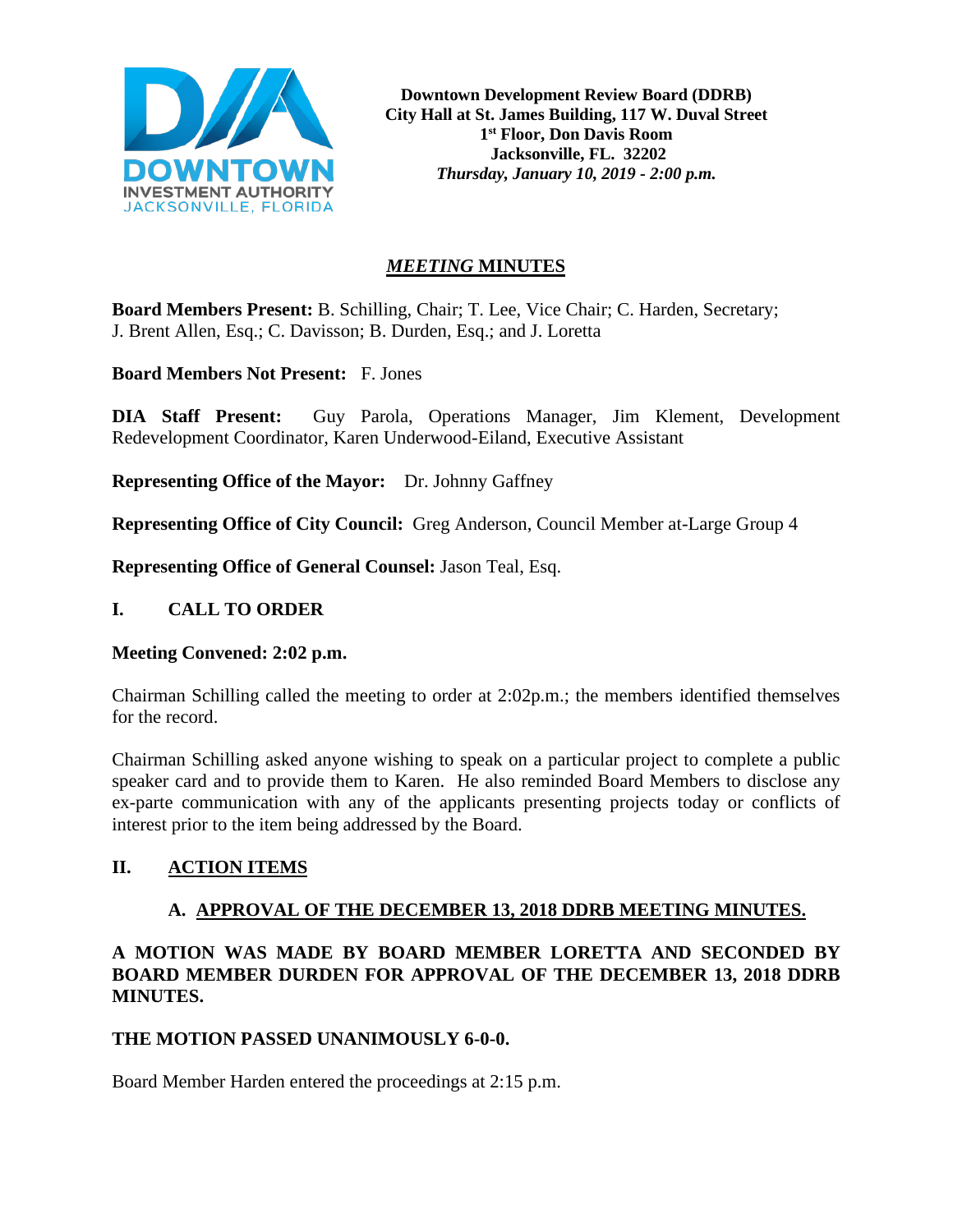### **B. RESOLUTION 2019-01-01: Recognizing the Contribution's of Rafael Caldera**

#### **RESOLUTION 2019-01-01**

**A RESOLUTION OF THE DOWNTOWN DEVELOPMENT AND REVIEW BOARD ("DDRB") COMMENDING AND RECOGNIZING THE CONTRIBUTIONS OF MR. RAFAEL E. CALDERA TO THE DDRB AND FOR HIS DEDICATION AND SERVICE IN PROMOTING THE SUCCESSFUL REVITALIZATION AND REDEVELOPMENT OF DOWNTOWN JACKSONVILLE AS A BOARD MEMBER OF DDRB.**

Chairman Schilling brought forth Resolution 2019-01-01 and read it into the record.

Rafael Caldera was present and stated that it was an extreme pleasure to serve on the DDRB.

## **A MOTION WAS MADE BY BOARD MEMBER LORETTA AND SECONDED BY BOARD MEMBER LEE APPROVING RESOLUTION 2019-01-01.**

## **THE MOTION PASSED UNANIMOUSLY 7-0-0.**

## **C. DDRB 2010-001, FINAL APPROVAL SPECIAL SIGN EXCEPTION, VYSTAR TOWER, 76 S. LAURA STREET.**

Jim Klement provided a brief summary. The applicant is requesting deviation or a special sign exception to increase the sign area for the building high-rise identification in excess of the allowable square footage.

Nelson Robinette, Brown Enterprises approached the podium to provide a presentation.

Public Comments:

Nancy Powell commented that each sign is a little bigger than the next one.

The Board Members provided comments regarding the sign.

Jason Teal pointed out how the signs were calculated.

## **A MOTION WAS MADE BY BOARD MEMBER LORETTA AND SECONDED BY BOARD MEMBER HARDEN TO DEFER DDRB 2019-001 TO THE NEXT AVAILABLE MEETING.**

**THE MOTION TO DEFER PASSED 6-0-1.** (Board Member Allen, Esq. Abstained)